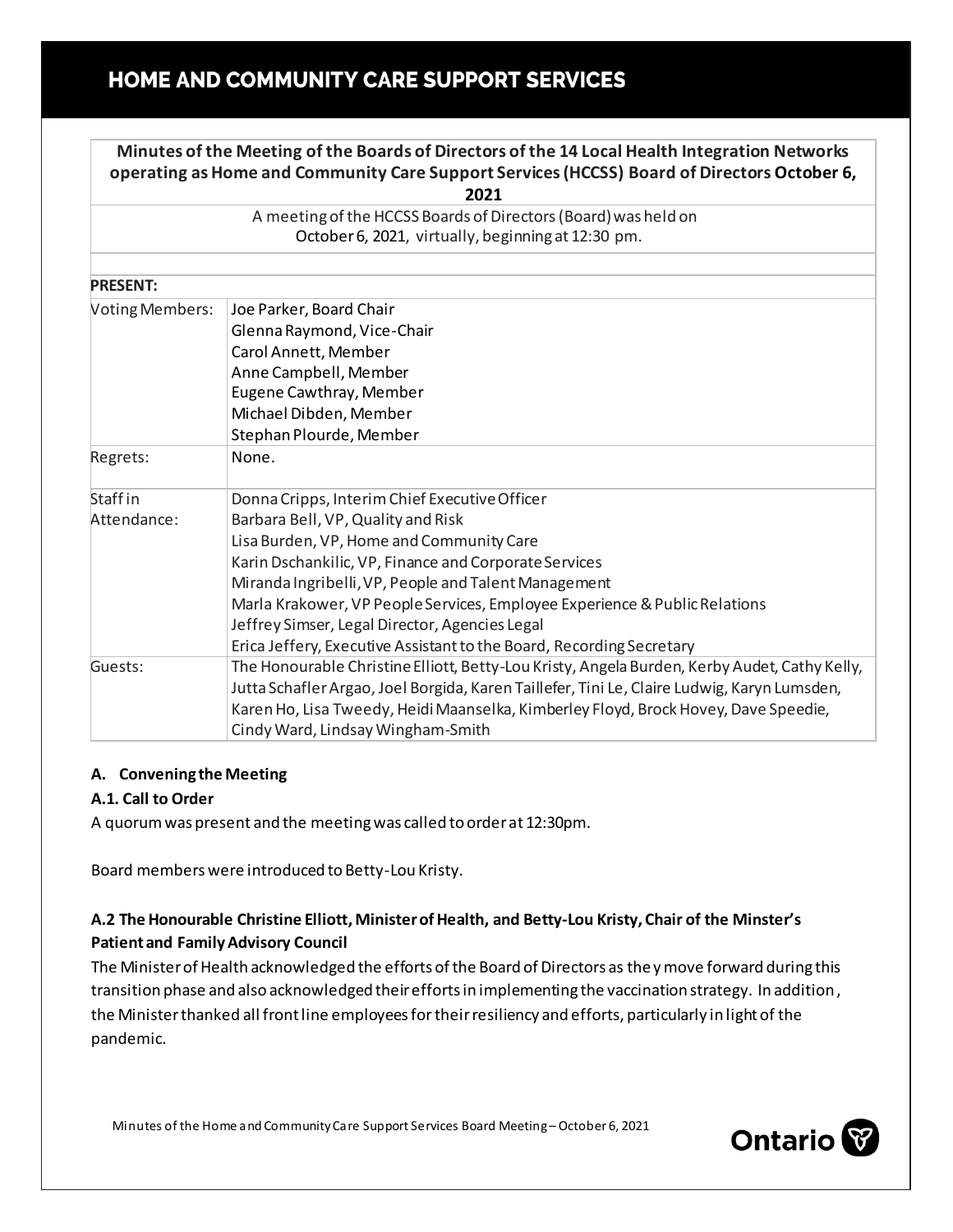The Minister shared about the government's continued plans to implement strategy focused on patients' needs and continued to work towards modernizing home care and integrating these services with Ontario Health Teams(OHTs). The government's goal is ultimately to build a better health care system and end hallway health care by providing care in the home. HCCSS is working with the Ministry of Health (Ministry) and Ontario Health to improve the system and also continuity of care.

The Board inquired about when the Ministry anticipates OHTs will be fully operational. The Minister noted that there has been a concerted effort over the past few years with the expansion of OHTs and work continues to move forward with the majority of the province having OHT coverage. The Minister reported that the challenge now is beginning to match the OHTs with patients and services. The Minister also acknowledged the recent announcement of an additional 8 OHTs in the province.

The Board inquired about resources for OHTs. The Minister shared that when the OHTs first started, they tended to rely primarily on resources of hospitals but now the Ministry is allocating resources directly to OHTs to help themestablish systems. The critical importance of data collection was noted as a key enabler for decision making. The Minister commented that the data repository is under the leadership of Jane Philpott.

The Board and Minister talked about the challenges of health human resources and the Ministry's efforts to support planning to improve and support health human resources recruitment and encourage people to enter work in the health care sector. The Minister gave an example of working with the Minister of Education and the Minster of Colleges and Universities in efforts to encourage people to go into health care.

Betty-Lou Kristy, the Chair of the Minister's Patient and Family Advisory Council (Council) shared an update regarding herself and her role. Ms. Kristy highlighted the critical importance of co-design, with patient partners and components of the health system.

The Minister noted the importance of leveraging the work of the Council as well as partners such as HCCSS. Ms. Kristy and the Council are well connected to the OHTs to ensure the patient and caregivers are at the centre of all aspects at the Ministry.

The Minister of Health and Betty-Lou Kristy excused themselves at 1:00pm.

#### **A.3 Land Acknowledgement**

The Board Chair shared a land acknowledgment.

#### **A.4 Approval of the Agenda of October 6, 2021**

It was moved by Joe Parker/Eugene Cawthray

That the agenda of October 6, 2021 be adopted, as submitted.

#### This motion was put to a vote and

Minutes of the Home and Community Care Support Services Board Meeting – October 6, 2021 Page 2 of 7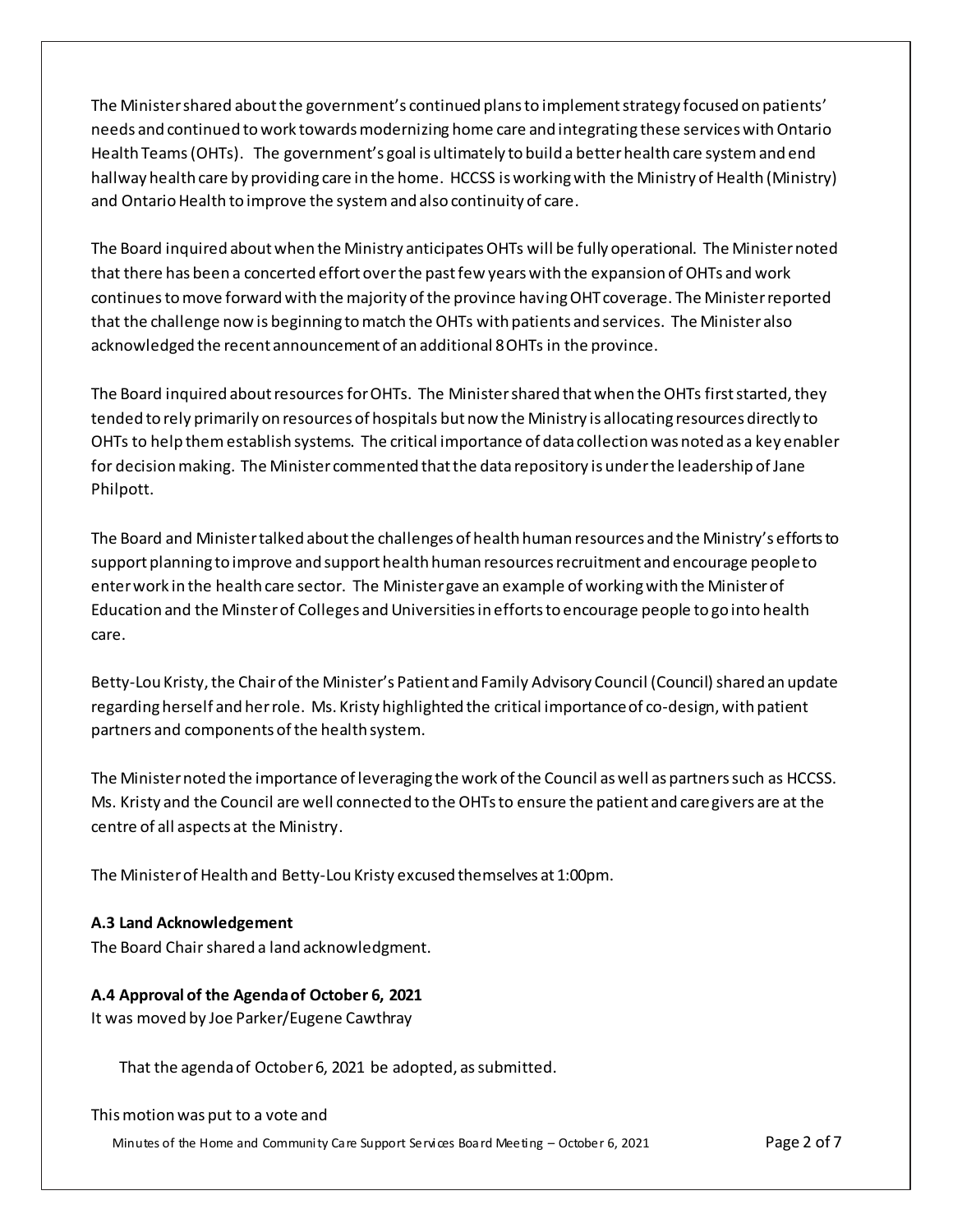CARRIED.

## **A.5 Conflict of Interest**

None declared.

# **B. Consent Agenda**

#### **B.1 Approval of Consent Agenda**

It was moved by Eugene Cawthray/Anne Campbell

That the Consent Agenda of October 6, 2021 be adopted, as amended.

This motion was put to a vote and

CARRIED.

The Board requested that the CEO Report be pulled for a brief discussion regarding staff vacancies. The interim CEO indicated that this work is part of the People Strategy and that recruitment for critical positions within the approved budget is underway. The incoming CEO, once appointed, will work towards a permanent structure, as directed by the Board.

## **C. Business Arising/ Orientation**

#### **C.1 Annual Business Plan**

Staff provided an update regarding the development of the Mission, Visions and Values as well as a draft of the Annual Business Plan, noting that while it is typically a one year plan, this one will be for 18 months.

The Board acknowledged the level of engagement and consultations, both internal and external, in the development of the mission, vision and values, and were in agreement with the draft statements, with a specific request to see "patient 'and family' centered care" as part of the organizational mission.

The Board also discussed the draft Annual Business Plan, noting that while there are many goals, there needs to be some more specific time-bound objectives to drive the organization forward. The Board also felt it was an ambitious plan and recommended fewer and a more refined list of activities, recognizing the incoming CEO, once appointed, may wish to amend the document. Staff noted that the Annual Business Plan will be translated into a corporate work plan whereby milestones would be developed and staff can report back to the Board about progress.

The Board was pleased to see an investment in people and their development. The Board noted that while the value of the patient and caregiver voice is implied, the Board would prefer foritto be spelled out in one of the pillars of the Plan. Staff noted, in addition to the requirement to submit to Treasury Board, the document also signals to all staff the important role and value they bring to heath care and hopefully helps to inspire staff about the future of home care.

**Action: Staff to update the mission and values and amend the Annual Business Plan to bring back to the November Board meeting.**

Minutes of the Home and Community Care Support Services Board Meeting – October 6, 2021 Page 3 of 7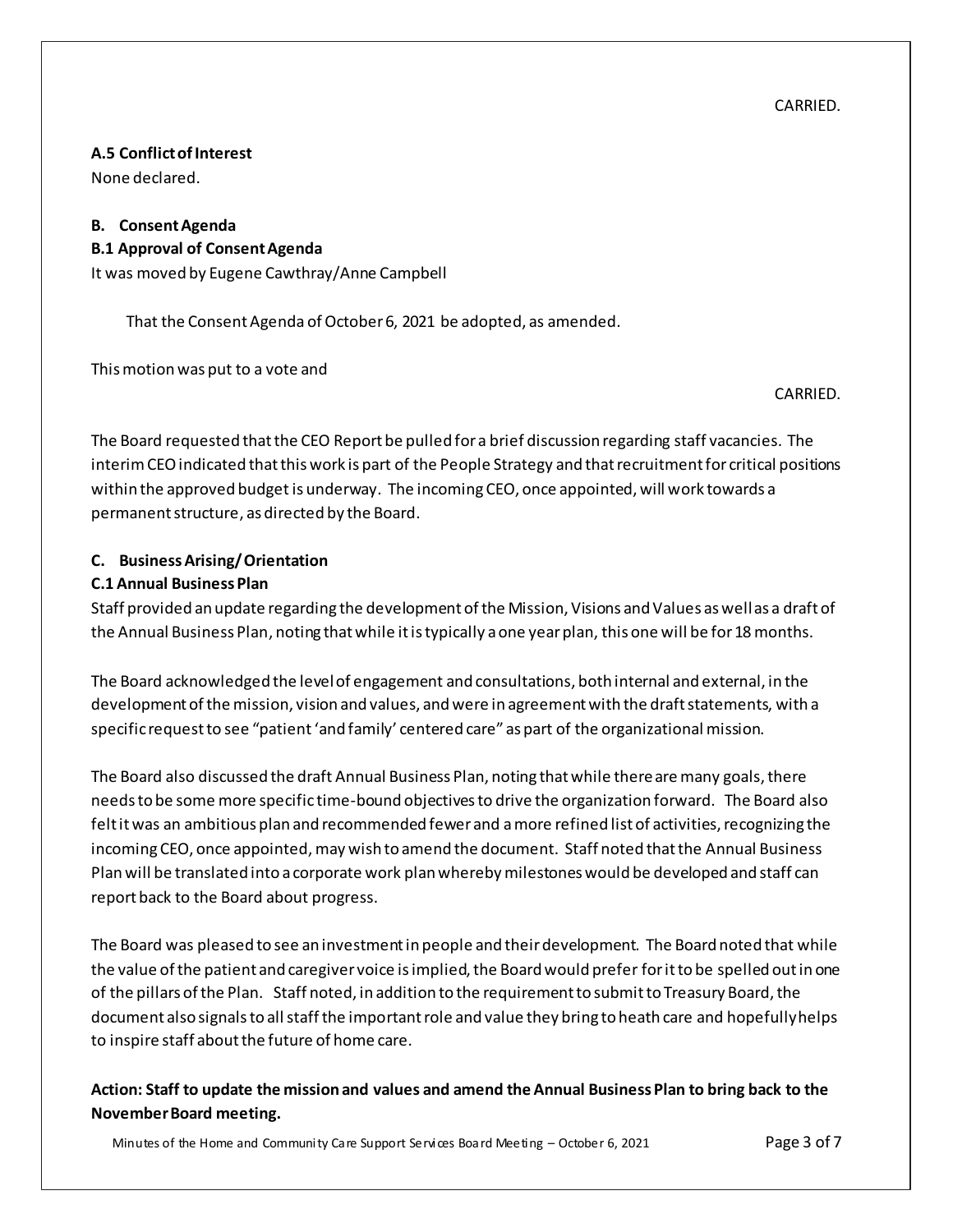#### **C.2 Interim Corporate Services Lead**

In follow up to the discussion with Ontario Health regarding Information Technology services, the Interim CEO introduced Dave Speedie as Interim Corporate Services Lead for IT for HCCSS. This role isintended to ensure there is a HCCSS lead focusing on and liaising with Ontario Health regarding IT challenges and opportunities.

#### **D. Reports from Committees**

### **D.1 Human Resources, Diversity and Equity and Communications Committee**

The Committee Chair provided an update following the Committee meeting held the morning of October 6, 2021.

The Committee reviewed, discussed and endorsed a revised Committee Terms of Reference that incorporated updated language in the mandate regarding diversity and equity and communications. The Board briefly discuss communications and the Committee Chair advised it would be brought forward at a future Committee meeting.

The Committee also reviewed and discussed a proposed Future of Work Policy, noting it is a hybrid model for work location to be adopted by the 14 agencies. The Committee discussed factors that could impact the implementation of the model, including collective agreements, space, etc. The focus was that the policy is inspirational given it's not just a location of work but focused on future of work, including new processes and tools.

The Committee also reviewed and discussed the draft People Strategy, which was developed in alignment to the organization's draft Mission, Vision and Values. The Committee Chair noted that the People Strategy helpsto address some of the findings of the sustainability report presented to the Board in July 2021.

The Board suggested the People Strategy could include language regarding more proactivity with caregivers and that the effective culture pillar could incorporate the notion of working with service provider organizations(SPOs). The Board noted that the People Strategy is quite progressive, acknowledges investment in people, including emerging leaders, and incorporates recognition for work done.

The Board discussed the importance of the Committees working closely together to ensure a good cross section of committees and learnings across each of the Committees.

It was moved by Glenna Raymond/Eugene Cawthray

That the Board of Directors approves the revised Human Resources, Diversity and Equity and Communications Committee Terms of Reference, the Future of Work Policy and endorses, receives and files the People Strategy, as presented to the HR Committee of the Board.

The motion was put to a vote and

CARRIED.

Minutes of the Home and Community Care Support Services Board Meeting – October 6, 2021 Page 4 of 7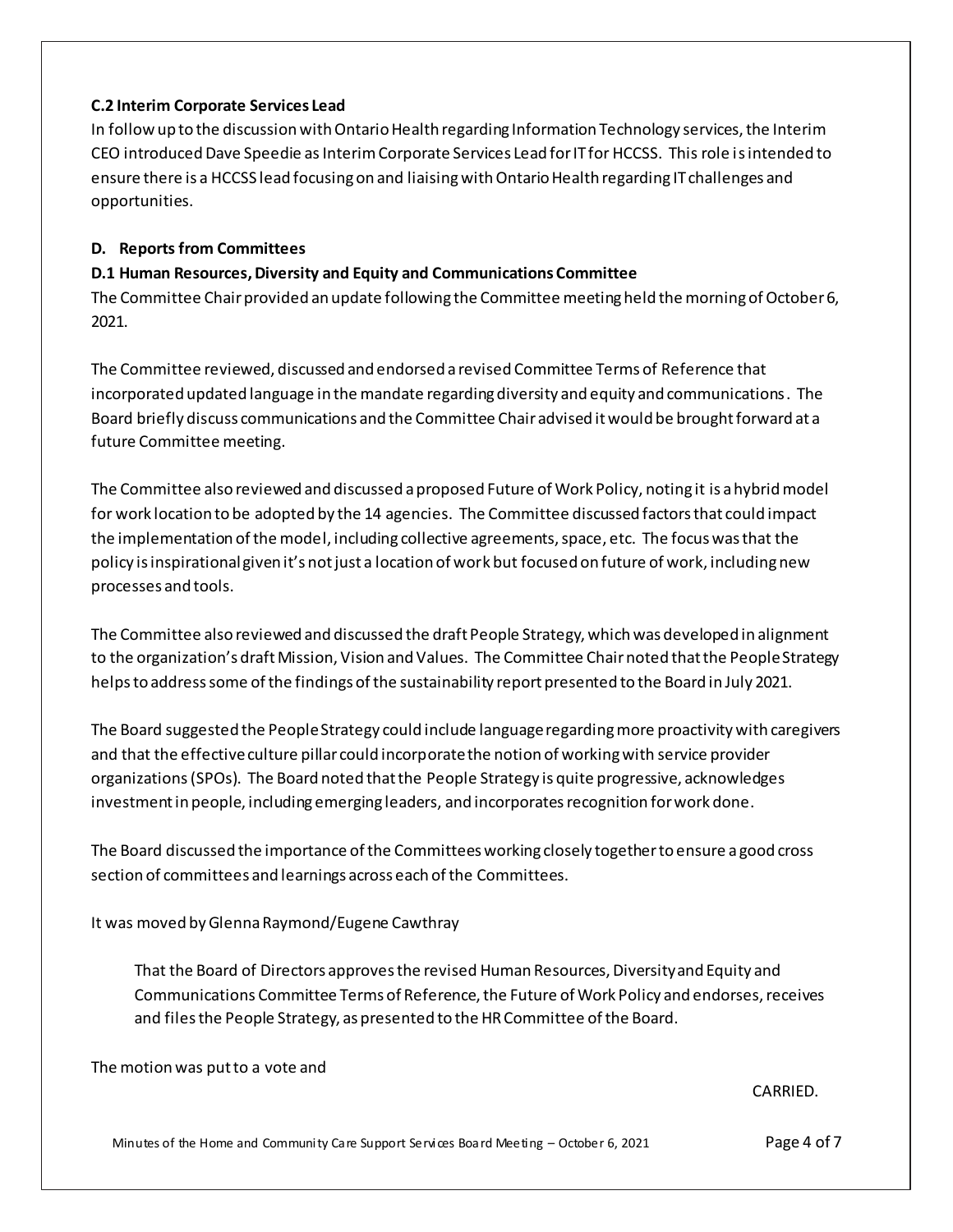#### **D.2 Patient Services, Quality and Risk and Innovation Committee**

The Committee Chair provided an update regarding the Committee Work Plan, managing complaints, an Ethics Framework as well as a recommendation regarding HIROC insurance.

The Committee revised their Work Plan to incorporate a quality and risk framework. The Committee also wants to ensure their oversight as part of the budgeting and business planning process to ensure alignment. The Committee also discussed innovation as part of the Committee mandate and proposed it become a standing item on Committee agendas and consideration be given to an innovation framework.

The Committee received an overview of the complaints process across the 14 agencies. Although all 14 agencies have an established process for reporting and recording complaints, moving forward, HCCSS is working to align processes and develop key metrics to support managing and monitoring complaints. The Committee will receive a bi-annual report on HCCSS complaintsthat will also include quality initiatives and efforts put in place as a result of monitoring complaints.

The Committee talked about corporate communications –both from an operational and governance perspective. Staff will explore media training opportunities for Board and senior staff members, recognizing that there are only two official spokespeople for the organization, the Board Chair and the CEO.

The Committee discussed the importance of ethics and ethical decision making for HCCSS. The majority of the HCCSS agencies have some kind of ethical framework and the Committee supports the implementation and alignment of a framework across the province. The Board recommended "ethicist services" in place of "ethicist", as originally drafted, to increase the possibilities for different types of service providers.

It was moved by Eugene Cawthray/Carol Annett

The Board of Directors endorse a harmonized provincial ethics program aligned with HCCSS values supported by management and dedicated ethicist services that includes: clinical and corporate ethical frameworks, ethics policies including the allocation of scarce resources, biennial ethics assessment, staff education, and annual reporting to the Patient Services, Quality, Risk and Innovation Committee.

The motion was put to a vote and

#### CARRIED.

The Committee also discussed a recommendation regarding Health Insurance Reciprocal of Canada (HIROC) Insurance coverage and to align premiums across the 14 HCCSS agencies. Staff will follow up with HIROC regarding a policy that will cover all 14 agencies and then the Committee will discuss further and bring back a recommendation to the Board.

A brief discussion occurred regarding shifting Committee meetings off of Board meeting days. The Board Chair will take it under advisement.

Minutes of the Home and Community Care Support Services Board Meeting – October 6, 2021 Page 5 of 7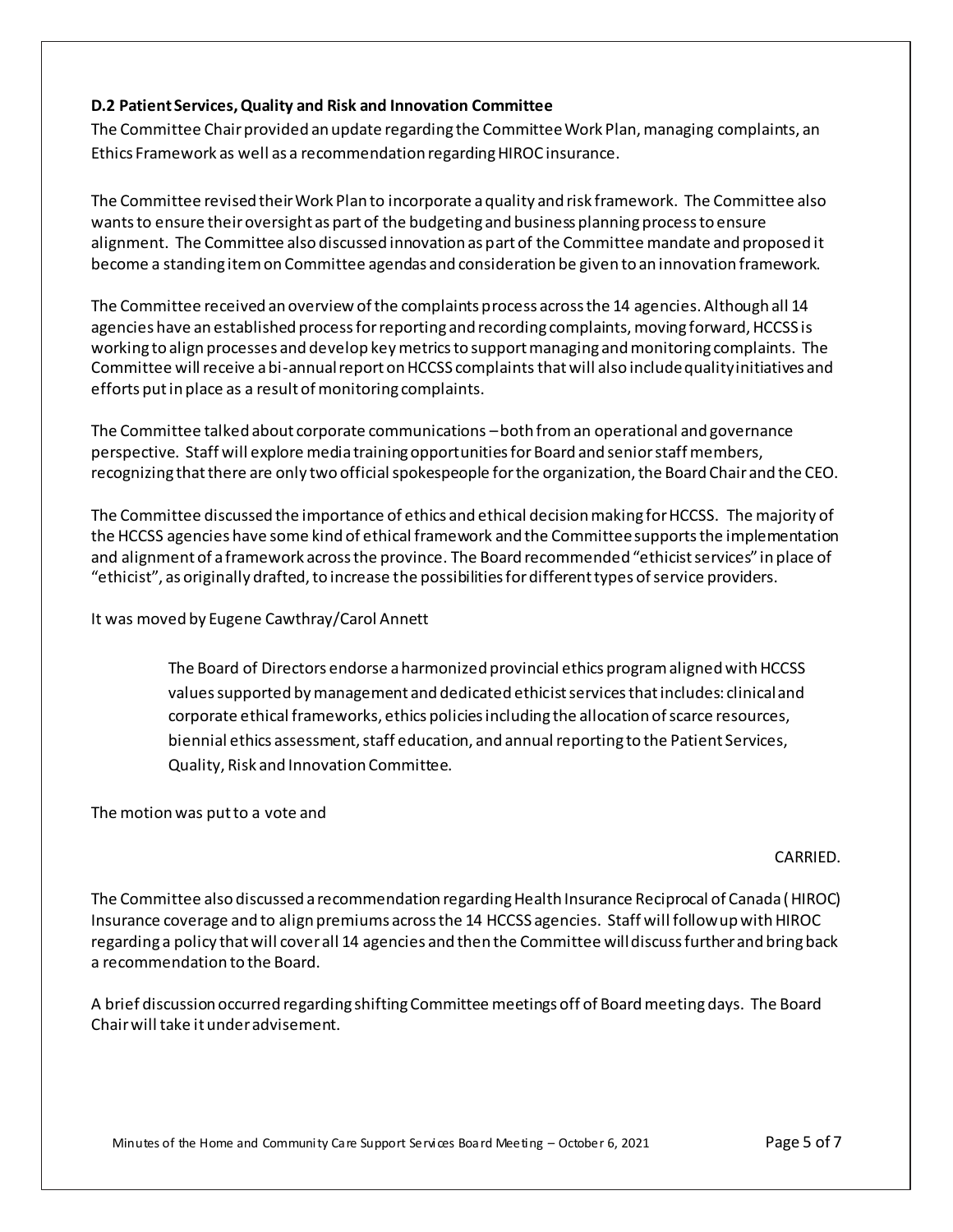#### **E. New Business**

## **E.1 Diversity, Equity and Anti-Racism Commitment Statement**

The Board received an overview of diversity, equity and anti-racismfrom staff. The Board noted that, as the organization came together in July 2021, there was a strong level of interest in diversity and anti-racism across the province, staff driven and lead. There has already been some good work initiated provincially prior to July 1<sup>st</sup> and there was a strong commitment to come forward with a Commitment Statement for the organization.

The Board discussed the proposed Diversity, Equity, Inclusion and Anti-RacismCommitment Statement and inquired about the value of having a unique statement, and also why the statement articulated two populations as part of the initial focus. The Board also discussed the proposed statement given there are geographic variations amongst the agencies, where some diversity and equity challenges are more prevalent in some areasthan others, and the potential perception of inequity by focusing on one population versus another. Staff advised that the identification of an initial focus was not intended to detract from the broader work already being done or the commitment going forward to diversity, equity and anti-racism across the organization. It was also important for staff to establish something that was separate from what had been developed by other agenciesin order to demonstrate due process in creating a system-focused organizational framework and commitment to diversity, equity, inclusion and anti-racism.

The Board noted a desire to see a budget to support this commitment statement and assurances that this be referenced in the business plan and also proposed the inclusion of some milestones as part of the People Strategy and Business Plan.

The Board talked about and ultimately supported refining the Commitment Statement so it reads as two separate sentences –with the first sentence focusing on the organization's commitment. The Board and staff acknowledged the level of engagement with staff across the province to come to this proposed statement, which is seen as a launching pad for this very important work.

#### **Action: Staff to ensure inclusion of the Commitment Statement in the Business Plan.**

It was moved by Joe Parker/GlennaRaymond

That the Board of Directors of each of the 14 LHINs, operating as Home and Community Care Support Services, approve the Equity, Inclusion, Diversity and Anti-Racism Commitment Statement, as amended.

The motion was put to a vote and

#### CARRIED.

Joe Parker excused himself at 2:53pm and Glenna Raymond assumed the role of meeting Chair.

#### **E.2 Patient Story**

This month's patient story focused on a complex patient and family situation in northern Ontario. It illustrated the importance of collaboration with patients, family members and the circle of care, as well as the value of the High Intensity Supports at Home (HISH) program.

#### **F.Closed Session**

It was moved byGlenna Raymond / Stephan Plourde

Minutes of the Home and Community Care Support Services Board Meeting – October 6, 2021 Page 6 of 7